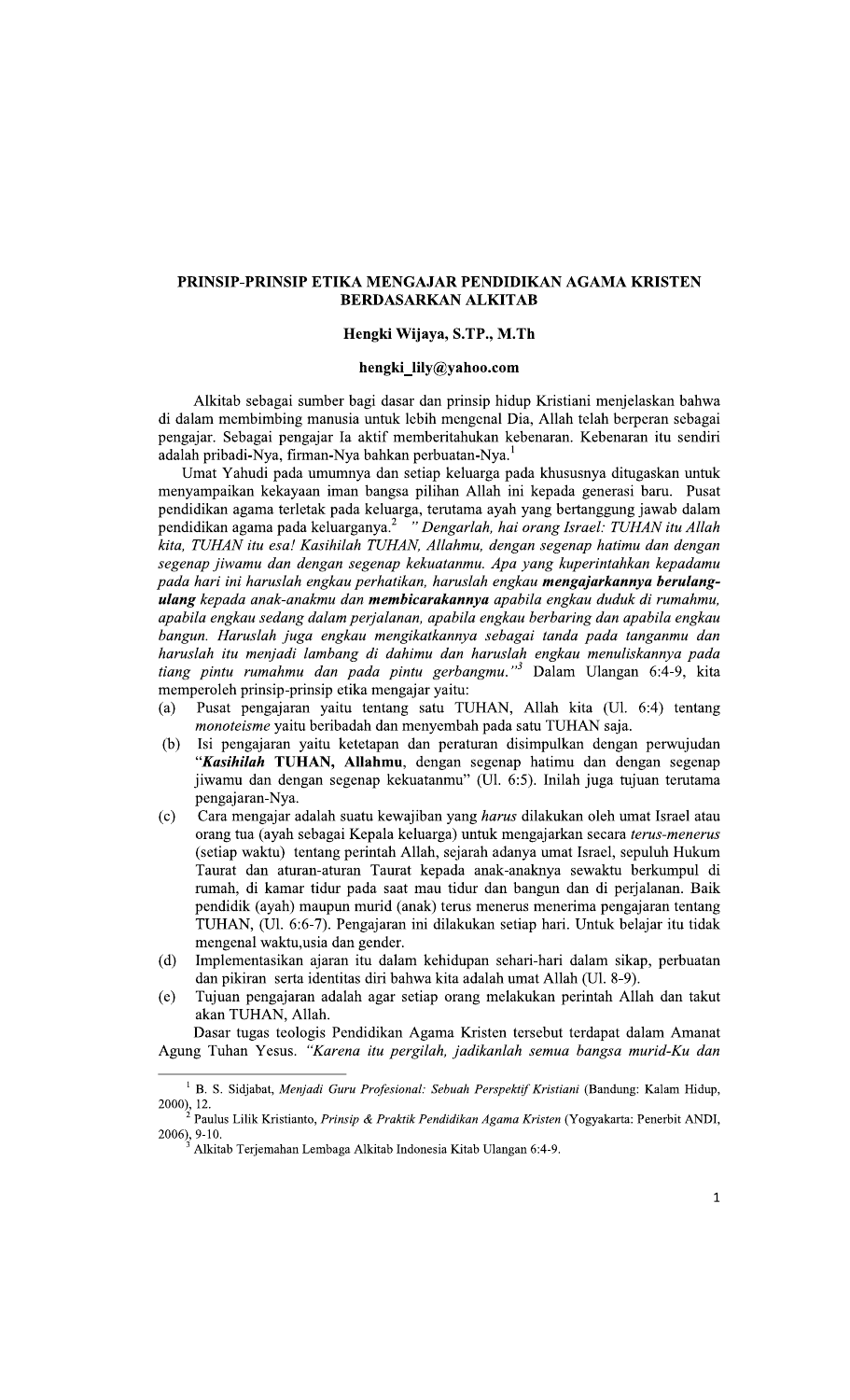baptislah mereka dalam nama Bapa dan Anak dan Roh Kudus ,dan ajarlah mereka melakukan segala sesuatu yang telah Kuperintahkan kepadamu. Dan ketahuilah, Aku menyertai kamu senantiasa sampai kepada akhir zaman" (Matius 28:19-20).

Perhatikan perintah-perintah Tuhan Yesus Kristus kepada para murid-Nya sebelum kenaikan-Nya ke Surga, yaitu "pergilah", "jadikanlah semua bangsa muridku", "baptislah", dan "ajarlah". Dengan kata lain ada tiga hal yang harus dilakukan murid Kristus, yaitu memberitakan Injil, membaptis, dan mengajar. Pendidikan Agama Kristen berhubungan dengan mengajar. Sasaran menginjil, membaptis dan mengajar adalah menjadikan mereka sebagai murid Kristus. Dalam bahasa Yunani yang Tuhan Yesus memerintahkan dengan tegas adalah jadikanlah semua bangsa murid-Ku dengan mengajar. Itulah perintah Tuhan Yesus yang sesungguhnya.<sup>5</sup>

"Dan Ialah yang memberikan baik rasul-rasul maupun nabi-nabi, baik pemberita-*Injil* таирип gembala-gembala pemberita dan pengajar-pengajar, untuk memperlengkapi orang-orang kudus bagi pekerjaan pelayanan, bagi pembangunan tubuh Kristus, sampai kita semua telah mencapai kesatuan iman dan pengetahuan yang benar tentang Anak Allah, kedewasaan penuh, dan tingkat pertumbuhan yang sesuai dengan kepenuhan Kristus, sehingga kita bukan lagi anak-anak, yang diombangambingkan oleh rupa-rupa angin pengajaran, oleh permainan palsu manusia dalam kelicikan mereka yang menyesatkan, tetapi dengan teguh berpegang kepada kebenaran di dalam kasih kita bertumbuh di dalam segala hal ke arah Dia, Kristus, yang adalah Kepala."<sup>6</sup> Tujuan Pendidikan Agama Kristen adalah mendewasakan para murid Kristus (Efesus 4:11-13). Ayat tersebut menunjukkan bahwa tujuan mengajar adalah menjadikan murid dewasa dan bertumbuh sesuai dengan kepenuhan Kristus. Tujuan ini harus dicapai selama murid-murid Kristus masih hidup di dunia ini.<sup>7</sup>

Defenisi pendek Pendidikan Agama Kristen dapat disingkat dengan satu kata, yaitu memuridkan. Rasul Paulus menekankan pentingnya pemuridan dalam pesannya kepada Timotius.<sup>8</sup> "Apa yang telah engkau dengar dari padaku di depan banyak saksi, percayakanlah itu kepada orang-orang yang dapat dipercayai, yang juga cakap mengajar orang lain (2 Timotius 2:2). Ayat tersebut menekankan bahwa tujuan mengajar adalah agar dapat mengajar kepada orang lain. Inilah yang dimaksud dengan pemuridan.

Dalam Efesus 4:11 terdapat pengajar-pengajar (didaskalos), bandingkan dengan Kisah Para Rasul 13:1; 1 Korintus 12:28. Juga dengan 1 Timotius 2:7; 2 Timotius 1:11, di mana Paulus menyebut diri pengajar. Yang diutamakan dalam surat Paulus kepada Timotius ialah maksud dan fokus pengajaran bukanlah hal-hal yang bersifat dogmatic atau etik, melainkan pemberitaan keselamatan oleh Allah dan kehendak-Nya dalam kehidupan manusia. Ajaran demikianlah yang disebut ajaran sehat.<sup>9</sup>

Guru Kristen perlu memahami pribadi Yesus sebagai guru yang harus diteladani-Nya dalam hidup sehari-hari dan dalam pelaksanaan tugas keguruan. Howard G. mengemukakan bahwa sedikitnya ada enam segi kehidupan Yesus Hendricks

 $^4$  Paulus Lilik Kristianto, Prinsip & Praktik Pendidikan Agama Kristen (Yogyakarta: Penerbit ANDI,  $2006$ ,  $6.$ 

Thid., 6.

<sup>&</sup>lt;sup>6</sup> Alkitab Terjemahan Lembaga Alkitab Indonesia Perjanjian Baru Efesus 4:11-15.

 $^7$  Kristanto, 6.

 $<sup>8</sup>$  Ibid., 6.</sup>

<sup>&</sup>lt;sup>9</sup> G. Riemer, Ajarlah Mereka (Jakarta: Yayasan Komunikasi Bina Kasih, 1998), 27.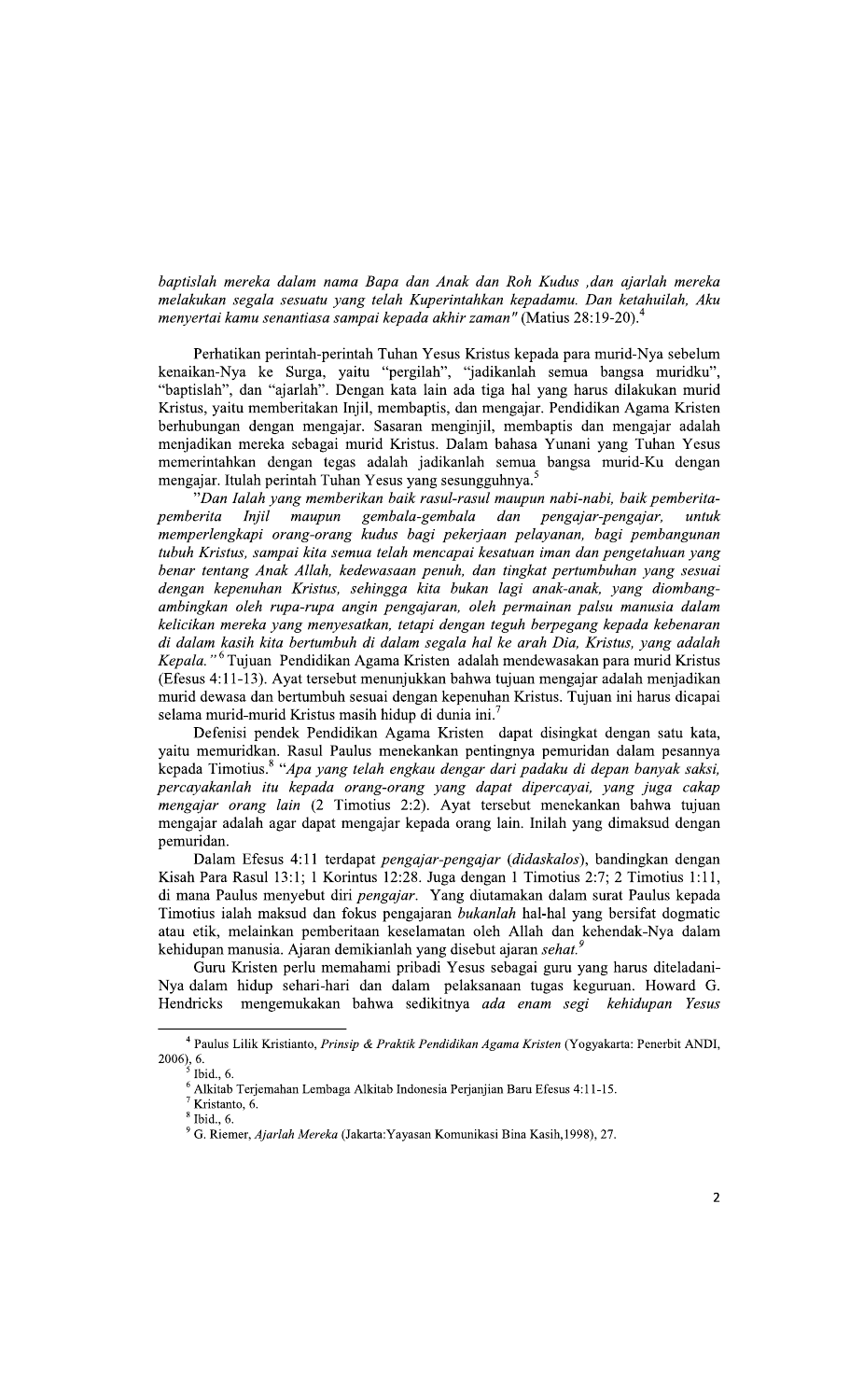yang senangtiasa mengagumkan, yang perlu diteladani oleh seorang guru Kristen yaitu (1) Dalam segi kepribadian, Yesus memperlihatkan kesesuaian antara ucapan dengan perbuatan. Ia pun menuntut kesesuaian antara ucapan dengan perbuatan. Ia pun menuntut kesesuaian itu terjadi dalam diri murid-murid-Nya. (2) Pengajaran-Nya sederhana, realistis, tidak mengambang. Ajaran-Nya selalu sederhana dalam arti menyinggung perkara-perkara hidup sehari-hari. (3) Ia sangat relasional, dalam arti mementingkan hubungan antar pribadi yang harmonis. (4) Isi berita-Nya bersumber dari Dia yang mengutus-Nya (Mat. 11:27; Yoh. 5:19). Selain tetap relevan bagi pendengar-Nya, ajaran Yesus bersifat otoritatif dan efektif (Mat. 7:28-29). (5) Motivasi kerja-Nya adalah kasih (Yoh. 1:14; Flp. 2:5-11). Ia menerima orang sebagaimana adanya, serta mendorong mereka untuk berserah kepada Allah.(6) Metode-Nya bervariasi, namun sangat kreatif. Ia bertanya dan bercerita. Ia melibatkan orang untuk memikirkan masalah yang diajukan. Selain itu, Ia mengenal orang yang dilayani-Nya, tingkat perkembangan serta kerohanian mereka.<sup>10</sup>

Ada tujuh prinsip mengajar kreatif dalam proses belajar mengajar yaitu:<sup>11</sup>

- $1<sub>1</sub>$ Pertama, Yesus adalah Guru Agung karena pengajarannya mengubah kehidupan! Mencontoh teladan dari Yesus, maka tugas kita dalam mengajar bukan hanya (informasional) mengubah memberikan informasi tapi kehidupan (transformational). Mengajarkan hal rohani bukan hanya memberi informasi tentang kekristenan tapi menolong agar orang-orang menemukan kebenaran dari Injil. Pendidikan Kristen berpusat pada Kristus, berdasarkan Alkitab, proses berkaitan dengan murid untuk mengkomunikasikan Firman Allah yang tertulis melalui kuasa Roh Kudus, dengan tujuan untuk membimbing tiap pribadi untuk mengenal dan bertumbuh dalam Kristus. Karena itu kerinduan para pendidik Kristen seharusnya adalah mengubah orang percaya menjadi serupa seperti Kristus.
- Kedua, mengajar adalah proses yang terdiri dari PIE (Preparation,  $2.5$ Implementation, Evaluation), maksudnya pelajaran itu harus dipersiapkan dulu secara matang sebelum disajikan, kemudian harus dipresentasikan dengan baik dengan metode yang tepat, kemudian perlu dilakukan evaluasi untuk melihat sejauh mana para murid memahami apa yang telah diajarkan. Persiapan yang harus dilakukan oleh tiap guru yang akan mengajar. Kadang-kadang guru yang sudah terbiasa mengajar mengabaikan faktor persiapan ini karena merasa sudah berpengalaman. Akibatnya penyajiannya tidak maksimal. Pengalaman dalam mengajar tidak otomatis mempertajam kemampuan kita, bahkan sebaliknya dapat menumpulkan kemampuan, karena kesalahan yang sama diulang terus berkali-kali dalam mengajar. Melakukan evaluasi terhadap pengalaman mengajarlah yang mengembangkan kemampuan kita dalam mengajar.
- Ketiga, murid belajar dalam cara yang berbeda-beda, meliputi: berpikir,  $3.$ merasa, atau melakukan sesuatu berkaitan dengan subjek itu. Fokus belajar adalah: a) Head atau pengetahuan, yang berkaitan dengan berpikir (kognitif). b) *Heart* atau sikap, yang berkaitan dengan merasa (afektif). c) *Habits* atau tingkah laku, yang berkaitan dengan melakukan sesuatu (psikomotor). Untuk itu tidak cukup bila seorang murid hanya diberi pengetahuan secara kognitif, tapi sikap hatinya

 $10$  Sidjabat, 36-37.

<sup>&</sup>lt;sup>11</sup> Rubin Adi Abraham, "Tujuh Prinsip Mengajar Kreatif," diakses 25 November 2011,

http://www.stt-kharisma.org/index.php?option=com\_content&view=article&id=19%3Akompetensi-sosialguru&catid=5%3Aartikel-pendidikan&Itemid=16, 2010.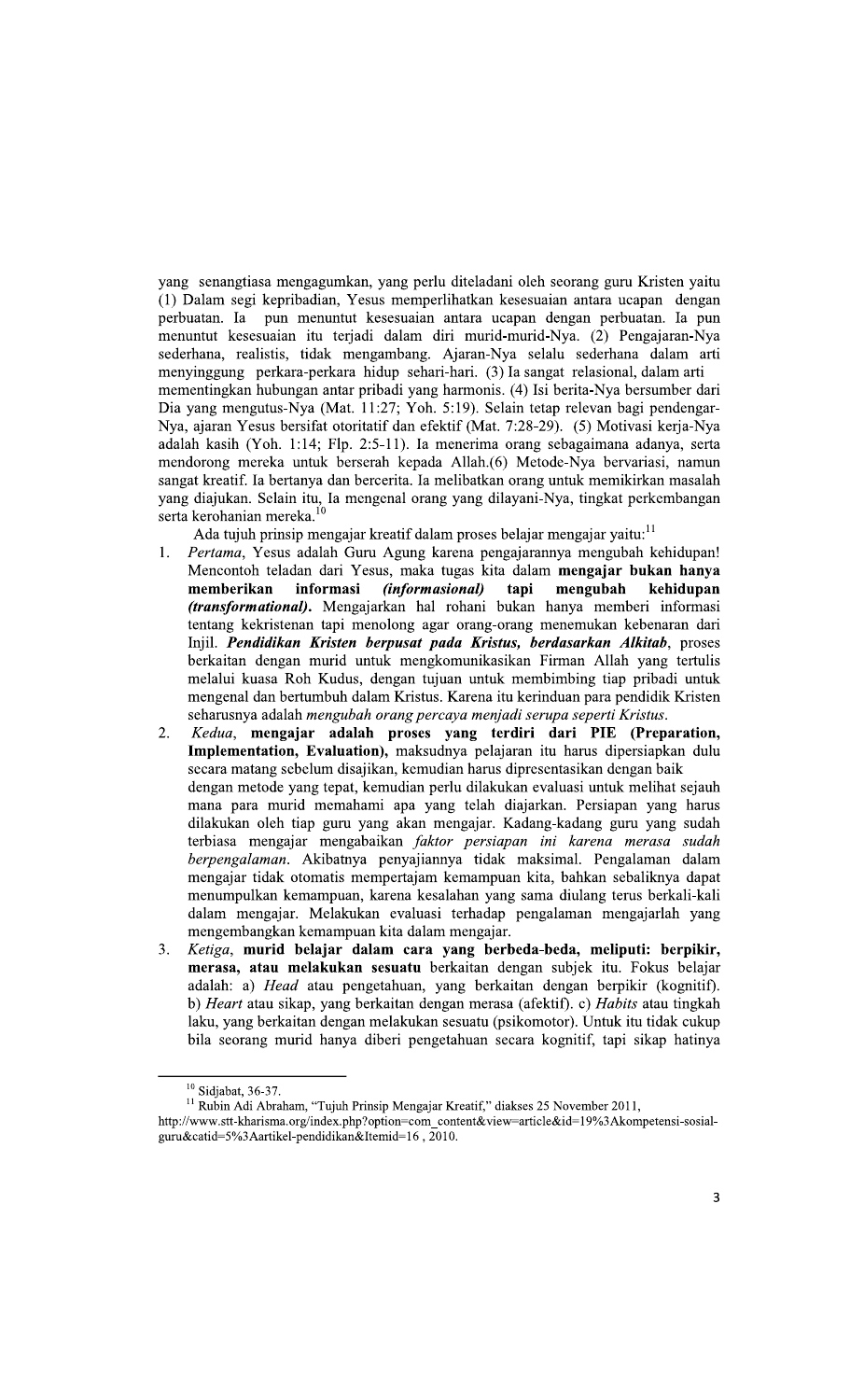harus didorong secara afektif. Aspek afektif ini sangat penting karena mampu mengubah pemikiran seseorang menjadi nilai-nilai yang diyakininya. Ada beberapa hal yang bisa dilakukan guru untuk membangkitkan aspek afektif dalam diri seorang murid, antara lain dengan cara: menceritakan kisah-kisah yang menarik; memberi illustrasi yang menggugah; mendramatisir suatu konsep atau ide; menghubungkan kebenaran dengan tujuan hidup; membagikan perasaan, sikap, nilai, kerinduan, dan kasih kepada orang yang kita ajar; serta mengembangkan hubungan yang baik dengan para murid.

- Keempat, agar para murid bisa melakukan sesuatu dari hasil pelajaran yang dia  $4.$ terima, guru tidak cukup bila hanya memberikan pengetahuan tapi juga harus mampu memotivasi para muridnya. Jadi kita harus mempelajari bagaimana cara yang paling efektif untuk memotivasi seseorang, antara lain dengan: menciptakan kebutuhan dalam diri murid, mengembangkan tanggungjawab, membangkitkan rasa tertarik, mengambil hikmah dari suatu pengalaman, memberikan pengakuandorongan-pujian, memecahkan hambatan emosional, melakukan kompetisi yang sehat, pahala dan hukuman, melakukan hubungan pribadi secara intensif dan memberi teladan tentang antusiasme terhadap hal yang dipelajari.
- Kelima, sasaran dari belajar adalah membuat murid memahami persfektif guru  $5<sup>7</sup>$ tentang materi yang diberikan, kemudian mengembangkan pemahamannya yang unik tentang materi itu. Hal ini penting karena setiap murid adalah individu yang unik. Sehingga dia harus mengaitkan pelajaran tersebut dengan kehidupannya secara pribadi, baru materi itu memiliki nilai signifikan dalam hidupnya. Untuk itulah seorang murid harus mengembangkan strategi "ATM", maksudnya: Amati, Tiru dan Modifikasi. Dengan demikian materi yang telah dipelajari bukan hanya menjadi sesuatu yang dihafalkan dari buku tapi diaplikasikan dalam hidup pribadinya.
- 6. Keenam, dalam pendidikan terhadap orang dewasa ada tiga hal penting yang harus diketahui, yakni: a) Pengalaman, untuk itu guru harus mengakui murid memiliki berbagai pengalaman hidup yang menarik, kemudian guru harus mendorong murid untuk menghubungkan hal yang telah dipelajari dengan pengalamannya. b) Hubungan, untuk itu guru harus mengembangkan hubungan yang baik dengan para murid, karena belajar bersifat relasional. c) Partisipasi, untuk itu guru harus melibatkan murid dalam proses belajar dan memberi kesempatan untuk orang dewasa mendapatkan sendiri hal penting apa dari yang dia pelajari.
- 7. Ketujuh, alat peraga dan cara penyajiannya yang baik sangatlah penting dalam pengajaran yang kreatif. Penggunaan alat peraga modern berupa audio-visual seperti misalnya: overhead projector, TV, video, LCD projector, sangat penting. Hukum Gestalt dalam penyajian alat peraga yang baik mengajarkan bagaimana memisahkan figur dan latar belakang (background). Untuk hasil yang optimal, background tidak boleh menonjol namun figur harus kontras dan memiliki warna yang menyolok dibandingkan background. Pemanfaatan teknologi informasi juga sangat penting khususnya melalui komputer dan internet, yang sangat bermanfaat bagi metode mengajar yang efektif dan kreatif di zaman modern ini.

Hill (1982), gurulah yang membimbing peserta didik untuk belajar mengenal, memahami dan menghadapi dunia tempat ia berada. Dunia di sini termasuk dunia ilmu pengetahuan, dunia iman, dunia karya dan dunia sosial. Guru merupakan jembatan dan sekaligus agen yang memungkinkan peserta didik berdialog dengan dunianya. Guru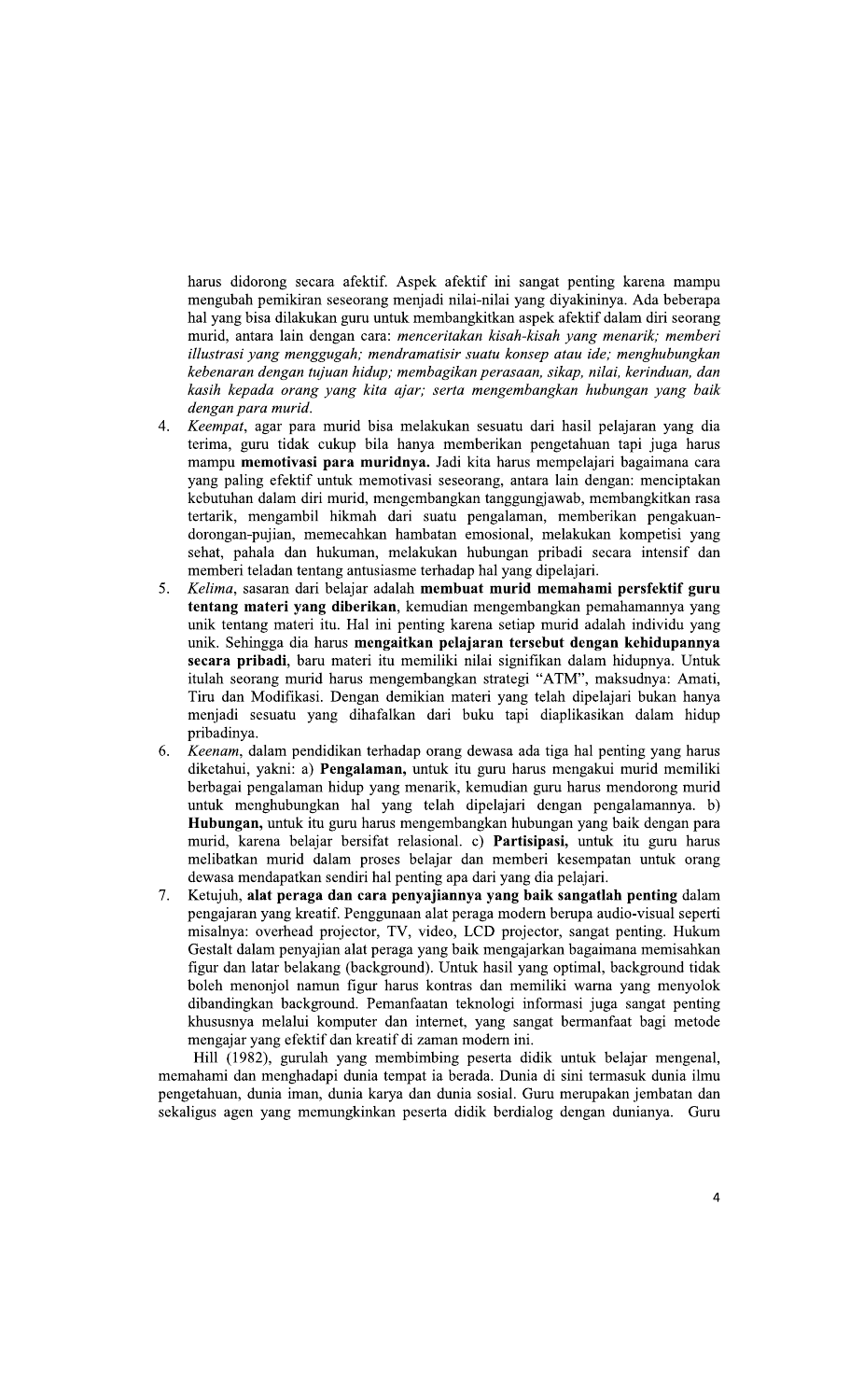terpanggil untuk mendorong peserta didik menimba pengetahuan, pemahaman, atau bahkan memberi kontribusi bagi dunianya.<sup>12</sup>



Gambar 1. Kualitas Guru Kristen

Brian V. Hill (1990) mengemukakan bahwa bila kita berbicara tentang kelayakan guru untuk mengajar, kita memang sepatutnya berhubungan dengan isu profesionalisme. Guru profesionalisme adalah pribadi-pribadi yang mampu melihat dirinya sebagai orangorang terlatih, mengutamakan kepentingan orang lain dan tata kepada etika kerja, serta selalu siap menempatkan diri dalam memenuhi kebutuhan peserta didiknya.<sup>1</sup>

Empat dampak yang dihasilkan oleh konsep diri positif dalam kehidupan dan pekerjaan seorang guru yaitu: *pertama*, guru dapat berkembang secara sehat dalam relasi dengan orang lain. Ia mampu menerima orang lain sebaimana adanya, sadar bahwa ia pun memiliki kelebihan dan kekurangan (Roma 14:1;15:1-3); kedua, guru dapat bertumbuh dalam penerimaan akan dirinya, akan potensi-potensi positif dan negatif (kelemahan). Dengan kata lain ia mengembangkan persepsi diri yang sehat, tidak dilanda oleh prasangka negatif (Roma 12:3,16); ketiga, guru dapat mengembangkan dirinya dalam kesediaan berkorban demi orang lain, serta menempatkan kepentingan orang lain terlebih dahulu; keempat, guru akan mampu mengembangkan kemampuan dan keterampilan pelayanannya dengan sikap percaya diri (Yoh. 16:11-13).<sup>14</sup>

Bila dilihat dari segi kepentingan peserta didik, setiap guru terpanggil untuk memainkan beberapa peranan penting dalam penuaian tugasnya yaitu:<sup>15</sup>

<sup>&</sup>lt;sup>12</sup> Sidjabat, 29.

 $^{13}$  Ibid., 34.

<sup>&</sup>lt;sup>14</sup> Ibid, 38-39.

<sup>&</sup>lt;sup>15</sup> Ibid., 40-45.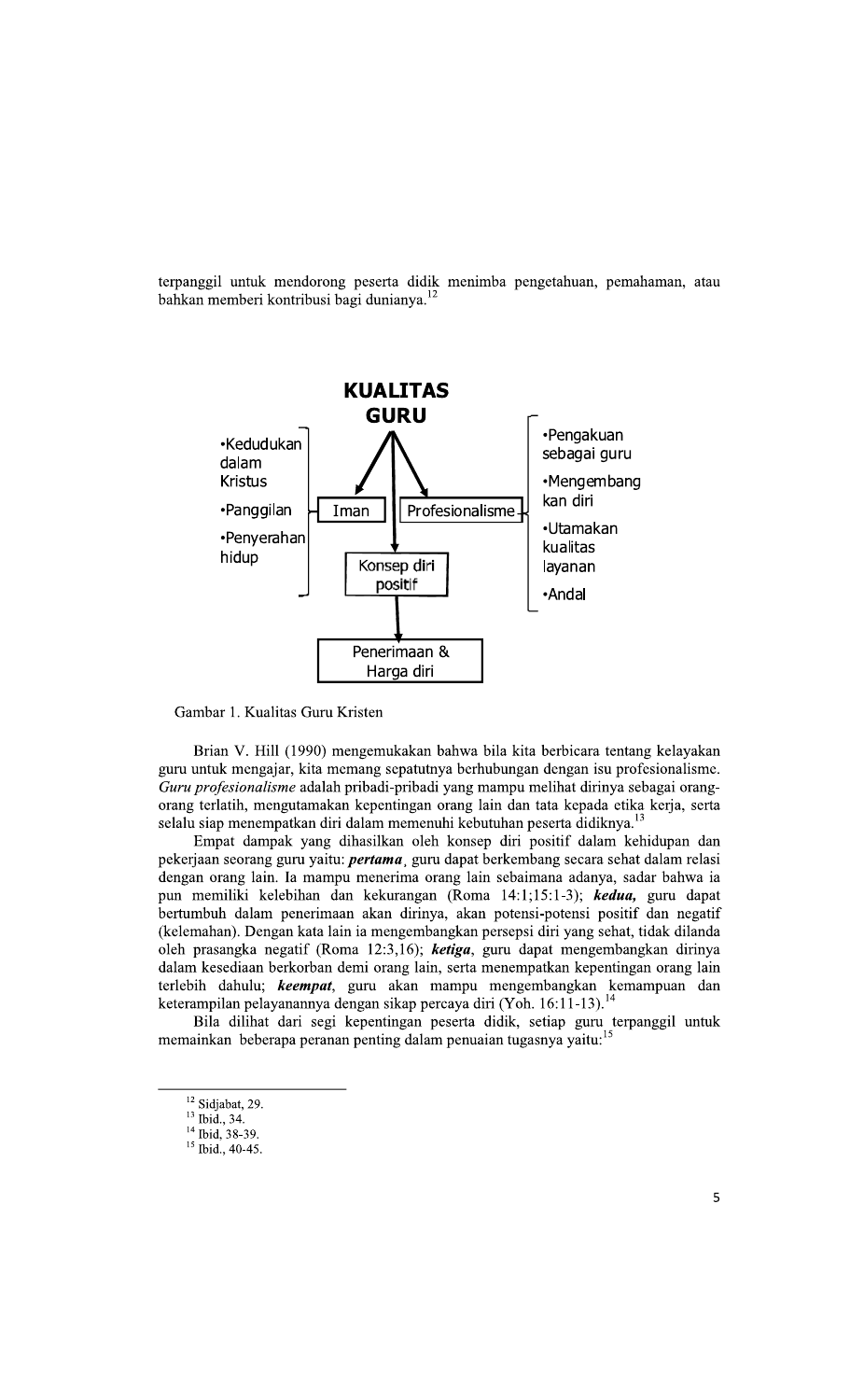Pertama, sebagai seorang ahli. Tugas guru selalu membantu peserta didiknya untuk memahami bagaimana cara mendalami dan menguasai pelajaran yang akan atau sedang diikutinya. Meskipun demikian, guru harus sadar bahwa setiap peserta didik tetap memiliki kesadaran tentang cara yang lebih cocok bagi dirinya sendiri untuk memahami pelajaran yang diikuti. Artinya, setiap orang memiliki model atau gaya belajar tersendiri untuk memeroleh pengetahuan. Sebagai seorang ahli, tugas guru juga termasuk mengajak peserta didik agar memeroleh pengetahuan, mengembangkan keterampilan belajar dan mengenal "kesadaran akan belajarnya yang khas". Kedua, guru sebagai motivator. Guru memberikan rangsangan motivasi, membangkitkan semangat dan perasaan mampu dalam diri peserta didik, yang selanjutnya diharapkan sanggup menggerakkan minatnya dalam melakukan perbuatan belajar. Ketiga, sebagai fasilitator. Guru terpanggil untuk memahami kebutuhan atau keperluan peserta didik dalam proses belajar. Keempat, sebagai pemimpin. Guru sebagai pemimpin, mengelolah terjadinya peristiwa belajar. Kelima, sebagai komentator dan komunikator. Tugas guru adalah member penilaian terhadap kemajuan peserta didik, di samping itu guru juga menyampaikan informasi yang berguna (lihat Efesus 4:29; Yakobus 3:9,10). Keenam, guru sebagai agen sosialisasi. Guru berupaya membantu peserta didik mengalami interaksi edukatif, saling mengenal dan saling mengisi melalui diskusi dan kerja kelompok. Ketujuh, sebagai pelajar. Seorang guru perlu tampil dengan kesegaran baru, segar dalam pengetahuan, kerohanian dan bahkan secara fisik.

Kent L. Johnson, dalam Called To Teach (Augsburg, 1984) mengemukakan bahwa sedikitnya ada enam segi kemampuan dan keterampilan yang harus dikembangkan guru yaitu: Pertama, segi kemampuan memahami dan menetapkan tujuan pengajaran. Tujuan pengajaran memberikan arah ke mana peserta didik akan dibawa untuk mengalami perubahan. Kedua, segi kemampuan mengelolah kelas dengan baik. Pengelolaan ini merupakan tugas organisatoris dan manajerial setiap guru. Ketiga, segi kemampuan memilih metode mengajar yang cocok dengan tujuan dan bahan pengajaran. Keempat, segi kemampuan dan keterampilan dalam menyajikan pelajaran. Kelima, segi kemampuan menciptakan suasana belajar yang baik. Suasana yang menyenangkan menjadi faktor motivasi kuat bagi kelangsungan peristiwa belajar. Keenam, segi perencanaan dan pelaksanaan evaluasi.<sup>1</sup>

Peranan Roh Kudus melalui pembukaan diri ini sebenarnya dimungkinkan oleh kuasa Allah sendiri, sebagai pekerjaan Allah Roh Kudus yang membuat seseorang memberi respon positif terhadap berita Injil (bdg. Roma 1:16-17; 1Kor. 15:3-5). Dengan membuka diri, Roh Kudus berkenan hadir ke dalam hidup dan mendiami orang percaya. Dengan demikian, nyatalah permulaan orientasi hidup baru, perubahan hidup, pengertian rohani baru, kuasa dan hidup baru (Yoh. 3:3-5; Rm. 8:9-11; 2 Kor. 3:17-18;5:17).

Pola hidup yang efektif memfokuskan Yesus sebagai pokok anggur dan kita menjadi rantingNya. Setiap orang Kristen yang telah lahir baru dan yang dipanggil keluar melalui pertobatan dan menyerahkan hidup kepada Kristus harus memiliki pola hidup atau gaya hidup yang berbeda daripada kehidupan orang pada umumnya. Sebagai orang Kristen, guru terpanggil untuk ke arah pengenalan yang semakin mendalam dan lengkap tentang pribadi Yesus Kristus (bdg. Kolose 2:6-7;Galatia 2:19,20). Yesus sendiri adalah jalan, kebenaran dan hidup, pembawa orang kepada

 $16$  Sidjabat, 46-48.

<sup>&</sup>lt;sup>17</sup> Ibid., 35-36.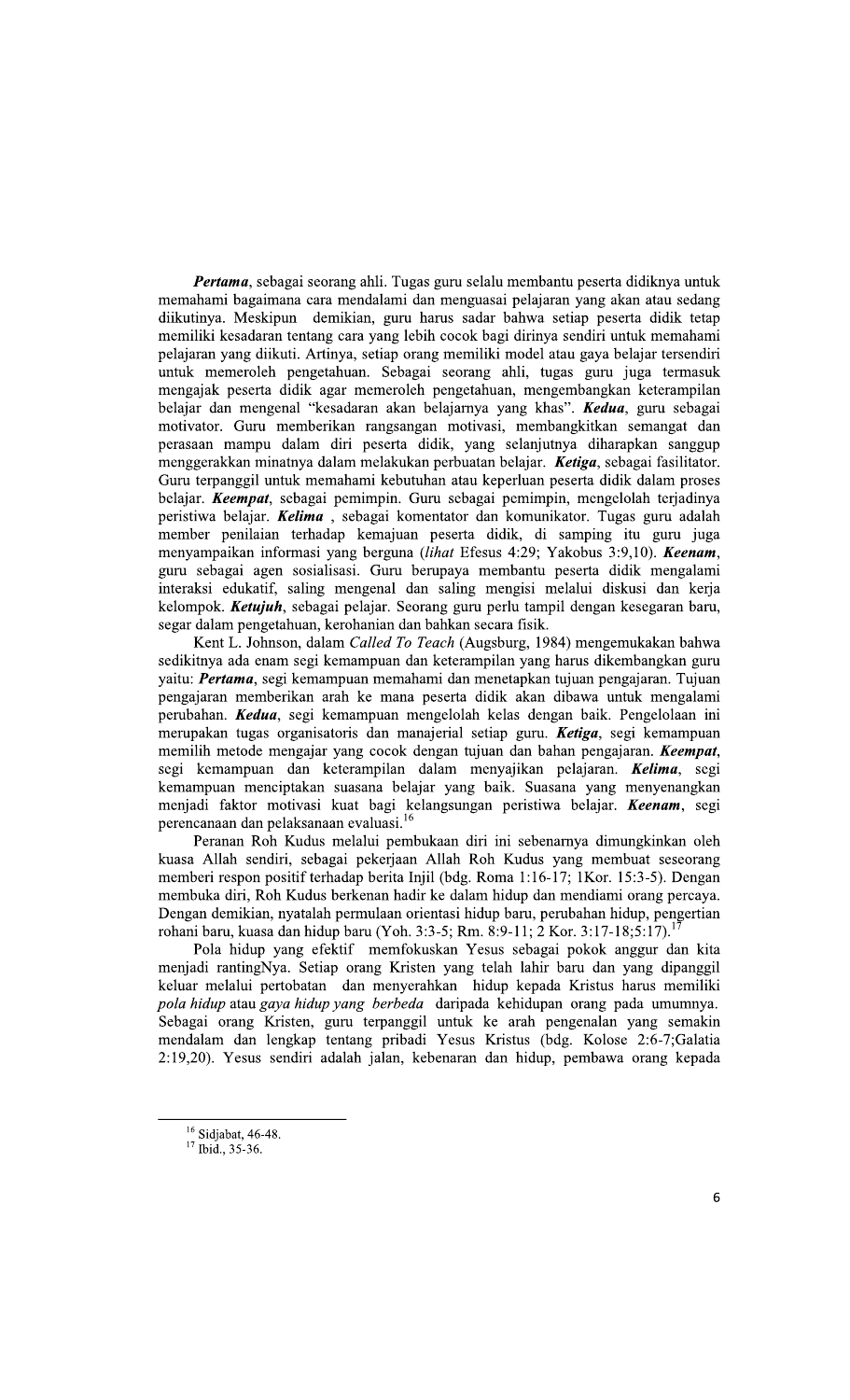pengenalan yang sejati akan pribadi dan karya Allah (Yoh. 1:18; 14:6). Kebenaran akan membebaskan manusia seutuhnya (bdg. Yoh. 8:31-32;17:17).

Barangsiapa tinggal di dalam Aku dan Aku di dalam dia, ia berbuah banyak (Yoh. 15:4-5). Untuk mewujudkan janji Yesus ini, maka pola hidup Kristen yang efektif yaitu (1) kehidupan doa (Maz. 84:11) sebagai persekutuan pribadi dengan Tuhan untuk mengetahui kehendak-Nya, (2)mencintai Firman-Nya sebagai pelita bagi kaki dan terang bagi jalanku (Maz. 119:105), (3) kerinduan yang dalam beribadah dalam pujian dan penyembahan (Ibr. 10:25; Yoh. 4:23) dan (4) kegerakan hidup dengan pimpinan Roh Kudus (Roma 8:1-9; Roma 12:11). Kita memahami bahwa orang Kristen adalah "orang yang memberikan dirinya secara penuh kepada Yesus Kristus (bdg. Kis. 11:26). Orang Kristen ialah orang yang percaya dan menyambut sepenuhnya kedudukan dan peranan Yesus sebagai Tuhan, Juruselamat dan Raja atas kehidupannya.

Kualitas guru ditinjau dari iman Kristen yaitu kedudukan dalam Kristus sebagai pribadi Kristen yang mengalami kelahiran baru dan jadi ciptaan baru dalam Kristus, menerima panggilan sebagai ketaatan kepada kehendak-Nya dan menyerahkan hidupnya kepada Tuhan dalam implikasinya memerlukan suatu pola hidup untuk mewujudkannya. Kualitas guru yang memiliki iman Kristen yang sejati apabila menjadikan Yesus satu-satunya fokus dan sumber pembelajaran dan pengajaran dalam hal ini bekerjasama dengan Roh Kudus untuk mengasihi Yesus Kristus yang membawa hidup kita melakukan kehendak Bapa (Yoh. 4:34).<sup>20</sup>

Peranan Roh Kudus bagi seorang guru Kristen bukan hanya berlangsung dalam rangka pendewasaan iman dan peningkatan kualitas atau kesadaran akan kesucian hidup, tetapi juga di dalam rangka mengemban profesi sehari-hari. Seorang guru, sebagai pengajar iman Kristen memerlukan ketergantungan terhadap kuasa, urapan dan kehadiran Roh Kudus. Sebab Dialah yang sanggup membuka mata hati orang untuk memahami kebenaran (Efesus 3:16-18). Ia mampu meyakinkan dan menyadarkan para pendengarnya. Ia membuat interaksi di antara sesama anggota dalam kelompok belajar dinamis sehingga terasa hangat dan bermakna (Yoh.16:11-13;1Yoh.2:20,27;3:24; 1 Kor. 2:14).<sup>2</sup>

Dalam doa Paulus dikemukakan lima prinsip dari jalan yang menuju kerohanian yang nyata dan disini disarankan suatu siklus pertumbuhan rohani dengan Roh Kudus sebagai pusat peranan yang terutama:<sup>22</sup>

- 1. Mengetahui kehendak Tuhan dengan sempurna (Kolose 1:9). Dalam bahasa Yunani arti "kehendak Tuhan" yaitu apa yang sudah direncanakan Allah bagi kita semua secara keseluruhan. Kita harus menguasai arti Alkitab dengan baik, supaya kita "mengerti kehendak Tuhan" (Efesus 5:17).
- 2. Menerima segala hikmat dan pengertian yang benar (Kolose 1:9). Kata dalam bahasa Yunani disebut *hikmat* yang sama dengan *bijaksana*. Bijaksana adalah dapat membedakan dan menilai jalan mana yang harus ditempuh. Pengertian adalah menggambarkan suatu kemampuan untuk melihat dengan jelas sifat yang sebenarnya dari suatu keadaan atau suatu benda atau suatu perkara.

 $^{18}$  Sidjabat, 36.  $\,$ 

<sup>19</sup> P. Tuhumury, Pedoman Pembinaan Pendidikan Agama Kristen (Makassar: Diktat Belajar STT Jaffray, 2003), 90-91.

Tuhumury, 91.

<sup>&</sup>lt;sup>21</sup> Sidjabat, 37

<sup>&</sup>lt;sup>22</sup> Lawrence O. Richards, Mengajarkan Alkitab Secara Kreatif (Bandung: Kalam Hidup, 2000), 127- $131.$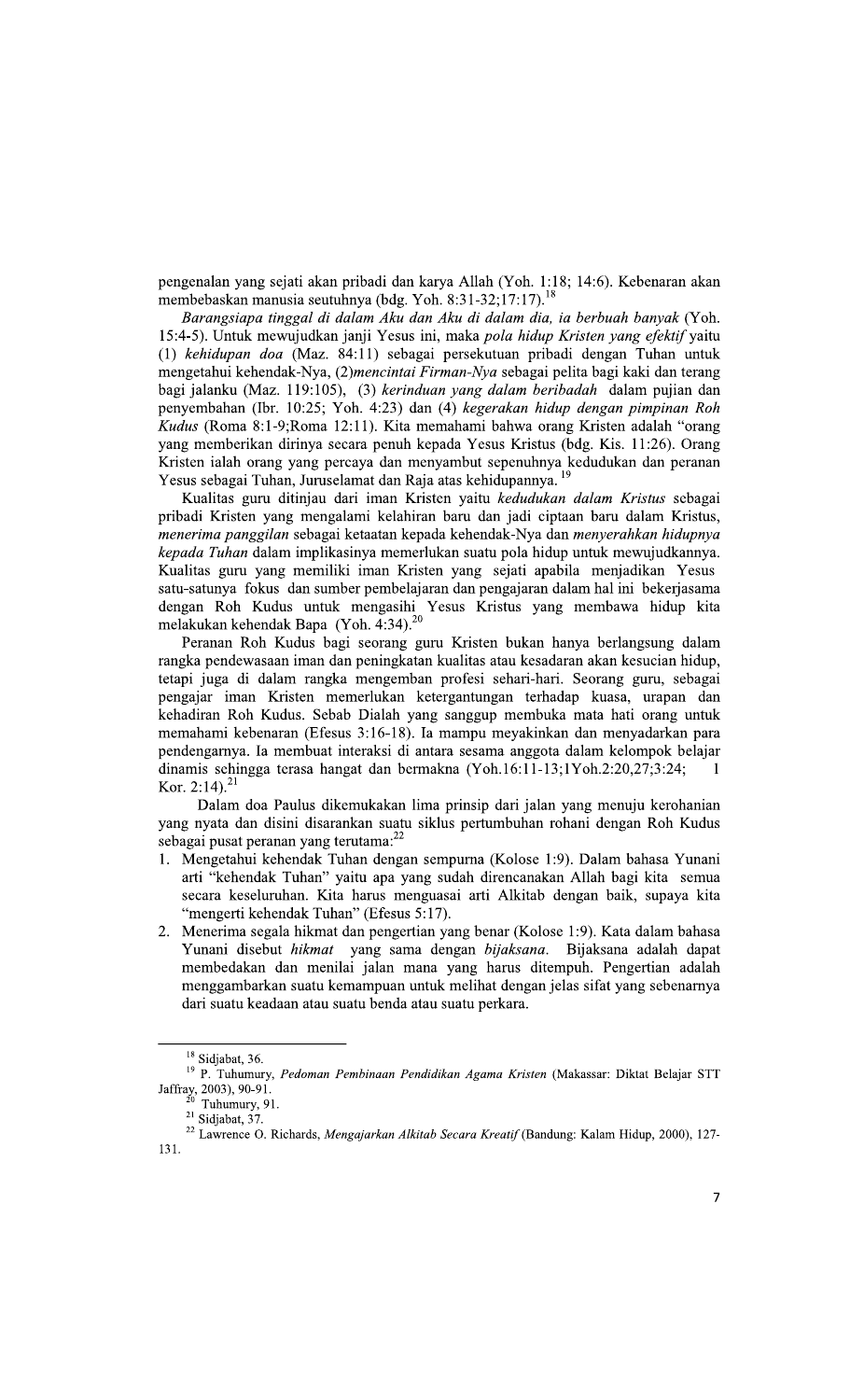- 3. Mengetahui Firman Allah secara intelek saja tidak dapat mengubah hidup seseorang. Persoalan yang sebenarnya adalah soal respons kepada Allah dan bukan soal pengetahuan tentang Allah. Inilah yang terlihat pada orang Kristen di Korintus pasal 6 di suratnya Paulus yang pertama (1 Korintus 6:1-9). Berbicara tentang hikmat Allah dan hikmat dunia.
- 4. Sehingga hidupmu layak di hadapan-Nya serta berkenan kepada-Nya dalam segala hal, dan kamu memberi buah dalam segala pekerjaan yang baik dan bertumbuh dalam pengetahuan yang benar tentang Allah (Kolose 1:10) sebagai respons dalam menjalani kehidupan layak di hadapan Tuhan.
- 5. Kita memberi buah dalam segala pekerjaan yang baik dan bertumbuh dalam pengetahuan yang benar tentang Allah (Kolose 1:10).

Makna doa Paulus untuk jemaat Kolose dapat diambil empat pokok yang merupakan dasar untuk pelayanan rohani yang produktif yaitu: (a) Mengetahui tentang Allah dan mengenal Allah;(b) Tanggung jawab seorang Kristen yang mengajarkan alkitab; (c) sebuah pola pengajaran yang menghasilkan perubahan hidup;(d) segi ilahi dalam pengajaran (Kolose 1:11).<sup>23</sup>

Syarat-syarat yang harus dimiliki oleh seorang guru Kristen adalah: (1) Seorang yang telah lahir baru (diselamatkan) merupakan syarat utama dan mengalami pertobatan (Yoh.3:5-7), (2) seorang yang melayani dengan bersandar pada kuasa Roh Kudus, (3) seorang Kristen yang bertumbuh yang memiliki kerinduan untuk maju dalam hidup rohaninya (Efesus 4:13), (4) seorang Kristen yang setia terhadap gereja yang sanggup memimpin murid untuk menjadi bagian dalam gereja, (5) seorang yang memahami bahwa pelayanan pendidikan adalah panggilan Allah (Efesus 4:1), (6) seorang yang suka pada objek yang dididiknya atau muridnya dan menyenangi apa yang dikerjakannya,(7) seorang yang baik dalam kesaksian hidup yang dapat diteladani oleh muridnya dan (8) seorang yang telah menerima latihan dasar sebagai guru.<sup>24</sup>

Adapun tujuh tugas/kewajiban yang dituntut dari seorang guru Kristen sebgai berikut: $^{2}$ 

- 1. Mengajar (Teaching) 1 Timotius 2:7. Melalui Alkitab Paulus menyebutkan, dalam kehidupannya sebagai pengajar, ia sanggup mewujudkan perubahan atas diri orang lain: yang tadinya tidak percaya menjadi percaya dan yang tadinya tidak memahami kebenaran berubah menjadi memahami kebenaran.
- 2. Menggembalakan (Shepherding)- Yehezkiel 34:2-6; Yohanes 10:11-18. Seorang guru pun wajib untuk menyediakan dan mencukupi kebutuhan segala kebutuhan muridnya termasuk kebutuhan intelektual, emosi, mental dan rohani.
- 3. Kebapaan (Fathering)- 1 Korintus 4:15. Seorang guru bukan hanya dapat menggurui, tapi juga harus memiliki hati seorang bapa.
- 4. Memberikan Teladan (Modelling)- 1 Korintus 11:1; 1 Tesalonika 1:5-6; 2 Tesalonika 3:17; 1 Timotius 4:11-13.
- 5. Menginjili (Evangelizing)- 1 Timotius 2:7. Selaku guru, Paulus mengajar orang untuk percaya Kristus. Guru mengajar muridnya untuk menerima Injil.
- 6. Mendoakan (Praying) 2 Tesalonika 1:11-12. Kewajiban lain dari seorang guru adalah mendoakan muridnya, mendoakan mereka satu per satu dengan menyebut nama dan sesuai dengan kebutuhan mereka masing-masing.

 $23$  Richards, 132.

 $^{24}$  Ibid., 10-12.

<sup>&</sup>lt;sup>25</sup> Mary Go Setiawani, Pembaruan Mengajar (Bandung: Kalam Hidup, 2005), 7-9.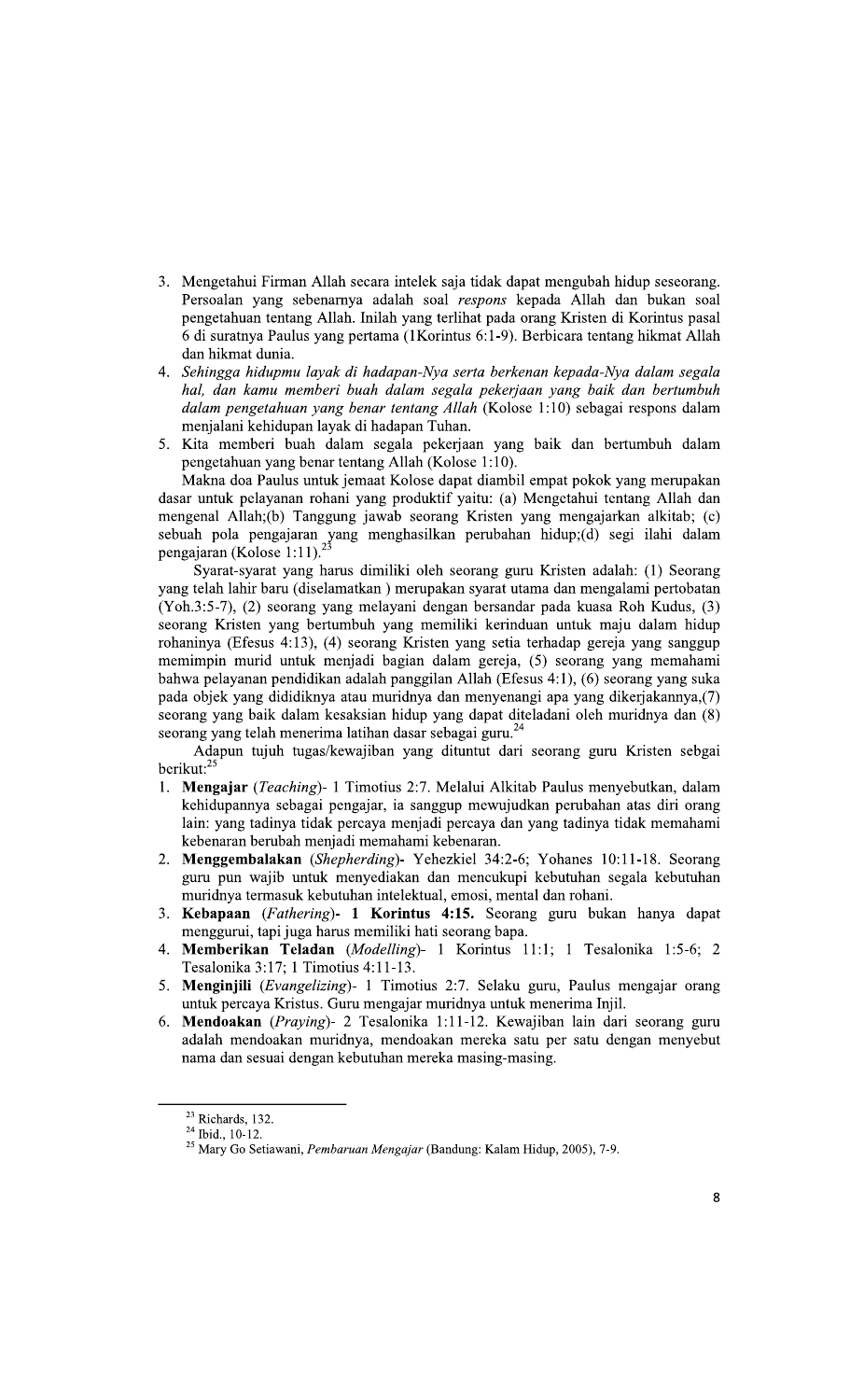7. Meraih Kesempatan (Cathing) - 2 Timotius 4:2. Setiap pengajar harus dapat meraih kesempatan yang ada untuk memberitakan firman Tuhan.

Prinsip-prinsip pembelajaran seharusnya : (1) merefleksikan tentang apa yang kita ketahui tentang bagaimana terjadinya proses belajar, (2) belajar merupakan proses interaktif dan sistem yang kompleks, (3) pemusatan belajar dapat menjadi luas dan interdisipliner, (4) kurikulum memberi ruang kepada sikap, persepsi, dan kebiasaan mental dalam memfasilitasi belajar, (5) pendekatan pembelajaran lebih berpusat pada siswa, (6) gunakan pengetahuan dan reasoning yang kompleks lebih bermakna dari pada menghafal informasi.<sup>26</sup>

Ada beberapa prinsip yang perlu diperhatikan guru dalam merencanakan evaluasi belajar yaitu: (1) objektivitas yaitu guru harus merencanakan alat evaluasi secara objektif dalam arti benar-benar ingin mengetahui apa yang perlu diketahuinya, (2) kegunaan dan relevansi yaitu guru harus menetapkan alat evaluasi yang betul-betul abash (valid) untuk mengukur kemajuan belajar ataupun program pengajaran, dan (3) bersifat menyeluruh yaitu evaluasi yang dilakukan guru sebaiknya jangan bersifat sepihak, dalam arti hanya mengukur kemajuan atau kegagalan murid. Guru juga berusaha menilai segi-segi lain yang berkaitan dengan interaksi belajar mengajar.<sup>2</sup>

Paradigma konstruktivistik merupakan basis reformasi pendidikan saat ini. Menurut paradigma konstruktivistik, pembelajaran lebih mengutamakan penyelesaian masalah, mengembangkan konsep, konstruksi solusi dan algoritma ketimbang menghafal prosedur dan menggunakannya untuk memperoleh satu jawaban benar. Pembelajaran lebih dicirikan oleh aktivitas eksperimentasi, pertanyaan-pertanyaan, investigasi, hipotesis, dan model-model yang dibangkitkan oleh siswa sendiri.<sup>28</sup>

Secara umum, terdapat lima prinsip dasar yang melandasi kelas konstruktivistik, yaitu (1) meletakkan permasalahan yang relevan dengan kebutuhan siswa, (2) menyusun pembelajaran di sekitar konsep-konsep utama, (3)menghargai pandangan siswa, (4) materi pembelajaran menyesuaikan terhadap kebutuhan siswa, (5) menilai pembelajaran secara kontekstual. Hal yang lebih penting, bagaimana guru mendorong dan menerima otonomi siswa, investigasi bertolak dari data mentah dan sumber-sumber primer (bukan hanya buku teks), menghargai pikiran siswa, dialog, pencarian, dan teka-teki sebagai pengarah pembelajaran. Secara tradisional, pembelajaran telah dianggap sebagai bagian "menirukan"suatu proses yang melibatkan pengulangan siswa, atau meniru-niru informasi yang baru disajikan dalam laporan atau quis dan tes. Menurut paradigma konstruktivistik, pembelajaran lebih diutamakan untuk membantu siswa dalam menginternalisasi, membentuk kembali, atau mentransformasi informasi baru. Untuk menginternalisasi serta dapat menerapkan pembelajaran menurut paradigma konstruktivistik, terlebih dulu guru diharapkan dapat merubah pikiran sesuai dengan pandangan konstruktivistik.<sup>29</sup>

## **Guru konstruktivistik memiliki ciri-ciri sebagai berikut:**  $30$

- $1.$ Menghargai otonomi dan inisiatif siswa.
- 2. Menggunakan data primer dan bahan manipulatif dengan penekanan pada

 $^{29}$  Ibid., 2.  $30$  Ibid., 2-3.

<sup>&</sup>lt;sup>26</sup> Endang Abutarya, Belajar dan pembelajaran (Jakarta: Dinas Pendidikan Menengah dan Tinggi DKI Jakarta, 2007), 5-6.

 $27$  Sidjabat, 117-118.

<sup>&</sup>lt;sup>28</sup> I Wayan Santyasa, Model-Model Pembelajaran Inovatif (Bandung:Jurusan Pendidikan Fisika FPMIPA Universitas Pendidikan Ganesha, 2007), 2.